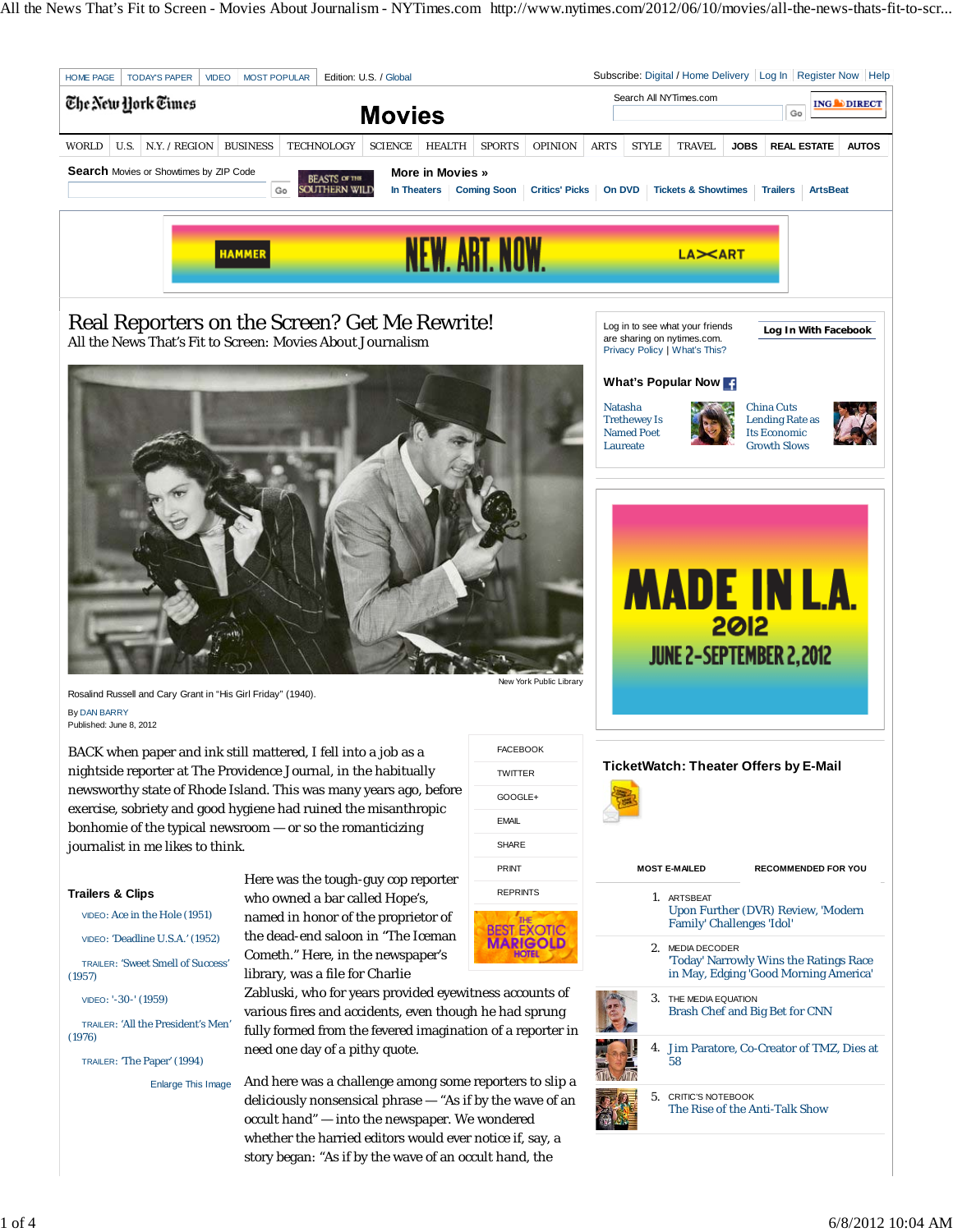All the News That's Fit to Screen - Movies About Journalism - NYTimes.com http://www.nytimes.com/2012/06/10/movies/all-the-news-thats-fit-to-scr...



Tony Curtis and Burt Lancaster in "Sweet Smell of Success" (1957).



Warner Brothers Pictures/Photofest Robert Redford and Dustin Hoffman in "All the President's Men" (1976).



20th Century Fox via New York Public Library Humphrey Bogart, center, portrays a crusading editor in "Deadline U.S.A." (1952): "That's the press, baby. The press!

Woonsocket zoning commission voted last nightto. ..."

This is what I tend to remember, all those stock characters and inside jokes that made for great storytelling at Hope's after the last deadline and before the last call. What I choose to forget, of course, are the less than thrilling ways in which I spent the other 98 percent of my time: telephoning, photocopying, typing.

Lots and lots of typing. And trust me: the tap of each key did not echo like gunfire aimed at a corrupt Mr. Big. It was decidedly less cinematic than rat-a-tat-tat. More like: Tap. Tap. Backspace. Tap.

This goes a long way toward explaining why reporters and editors love movies about themselves. The films tend to add style to their khakis and wit to their whining. Their ordinary workday world suddenly seems so exciting, so glamorous and, very often, so unreal.

Denizens of newsrooms past and present, then, may well be among those attending All the News That's Fit to Screen, a free weekly series of movies about journalism that runs through June 28 at the New York Public Library for the Performing Arts. On Thursday, for example, the program will present "Sweet Smell of Success" (1957), starring Burt Lancaster as a gossip columnist whose name is pronounced Hunsecker but spelled W-I-N-C-H-E-L-L.

Now that actual newspapers are beginning to flicker and fade, like the tail ends of old movie reels, these films may one day define how the newsroom culture is remembered

— from the kill-for-a-story obsession of the reporter Kirk Douglas in "Ace in the Hole" (1951) to the closing words of the editor Humphrey Bogart in that stop-the-presses classic from 1952, "Deadline U.S.A.":

"That's the press, baby. The press! And there's nothing you can do about it. Nothing!"

The closest I ever heard an editor say anything like this was: "Get me a coffee! Black! No sugar!" But what journalist's heart does not beat faster at the sound of Bogart's corny declaration, and at the sight of thousands of newspapers with a gotcha headline rumbling off those gritty, beautiful presses.

Gritty, beautiful presses? Better get me rewrite, since I can't stop romanticizing.

Hollywood has never tried too hard to convey a typical reporter's work life because so much of it involves bearing witness to the actions of others. This may include trying to stay alive on a battlefield, of course, but a reporter is more often trying to remain conscious during that zoning commission meeting in Woonsocket.

Imagine the pitch to producers:

A reporter in khaki pants and a white shirt is working on an investigation that could blow the lid off this town. But his editor keeps sending him to cover daily news events: a house fire, a court hearing, the unveiling of the new sewage-treatment plant. This is how it goes, day in, day out. And every night he cracks a beer and reassures himself that Hemingway started this way. The end.

Too romantic?

Reporters and editors who study and collect newspaper movies will argue about the

|        |                                      | 6. TELEVISION REVIEW<br>In the Disability, Stress the Ability     |  |  |  |  |  |
|--------|--------------------------------------|-------------------------------------------------------------------|--|--|--|--|--|
|        |                                      | 7. ARTSBEAT<br>The Many Masks of Richard Dawson                   |  |  |  |  |  |
|        |                                      | 8. William Hanley, Playwright and TV<br><b>Writer, Dies at 80</b> |  |  |  |  |  |
|        | 9.                                   | <b>RIFF</b><br>When 'Dallas' Was the Capital of America           |  |  |  |  |  |
|        | 10 <sup>1</sup>                      | <b>BITS</b>                                                       |  |  |  |  |  |
|        | In a Skirmish to Control the Screens |                                                                   |  |  |  |  |  |
|        |                                      | PRESENTED BY                                                      |  |  |  |  |  |
|        |                                      | Log in to discover more articles<br>based on what you've read.    |  |  |  |  |  |
| Log In |                                      | What's This?   Don't Show<br><b>Register Now</b><br>Log In        |  |  |  |  |  |

ADVERTISEMENTS



Introducing Business Day Live - Watch Live at 10am E.T

## **INTRODUCING BusinessDayLive** CATCH IT DAILY. PROFIT DAILY. nytimes.com WATCH LIVE 10:00 AM E.T.

Ads by Google **by Coogle what's this?** 

**Cut Alzheimer's Costs** Discover How to Pay for Alzheimer's Care in Tough Times. Free Report. www.LosAngelesSeniorAdvocates.com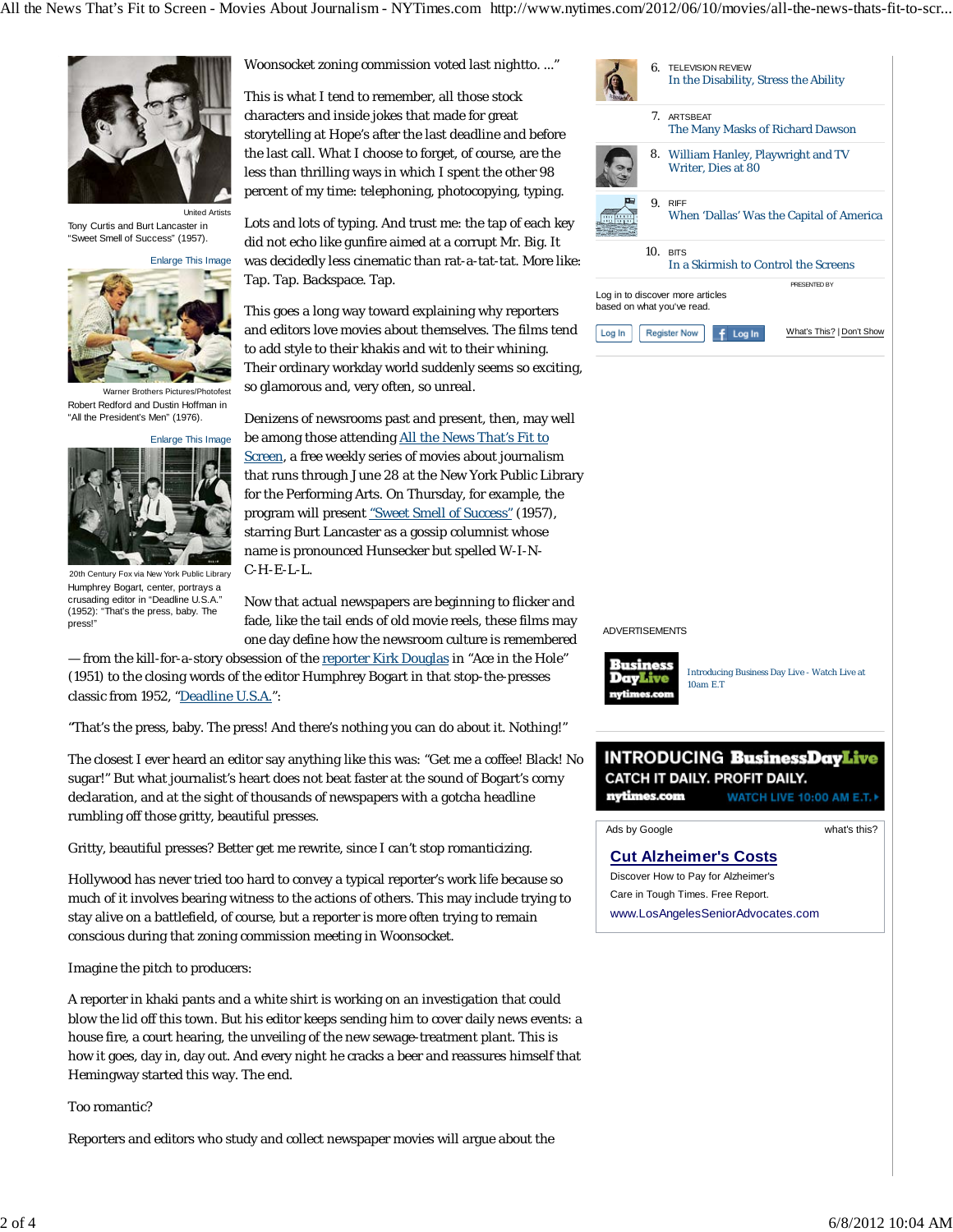truest, the best, the worst. And some will surely complain that I didn't mention their favorite. ("The Paper," 1994. Happy now? Or is it "While the City Sleeps," 1956?) They will dismiss "It Happened One Night" (1934), with Clark Gable playing a cocky reporter, as peripheral to newspapers and question whether a self-respecting journalist would ever behave like Sally Field in "Absence of Malice" (1981). They will take delight in citing the genre's lesser-known films, from "Five Star Final" (1931), with Boris Karloff as the worst kind of reporter, to  $-30-$ " (1959), with Jack Webb playing  $-$  Jack Webb. They will debate the exact but fleeting moment when Hollywood elevated the job of reporter from everyday gig to sacred calling (1976: "All the President's Men").

And they will invoke the name of the barely remembered actor Lee Tracy, whose film work in the early 1930s all but cemented the cinematic model for the fast-talking, anything-for-a-story newsman. "I'm running this column, and I'm taking orders from nobody, see!" he snarls in "Blessed Event" (1932). "Go on, blow."

I have never said this; I have never even thought it. Still, I recognize the bits of newsroom truth in "Blessed Event" and other newspaper movies. After all, plenty of newsroom escapees found refuge in Hollywood, including Ben Hecht and Charles MacArthur, the authors of "The Front Page," the 1928 Broadway play that spawned several movie adaptations.

Few newspaper reporters have written articles that led to the exoneration of a wrongfully convicted man. But all reporters understand the tedious legwork and weary irritation of Jimmy Stewart as he trudges through a grudging re-examination of an old murder case in "Call Northside 777" (1948).

Fewer still have worked on a story on which nothing is riding except the freedom of the press and maybe the future of the country, as Jason Robards Jr., channeling the Washington Post editor Ben Bradlee, says in "All the President's Men" (1976). But all reporters recognize certain experiences of Woodward/Redford and Bernstein/Hoffman: the door slams, the telephone hang-ups, the interviews that turn out to have nothing to do with anything.

And, of course, the exhilaration from unearthing a startling fact that just may lead to another startling fact, and another.

But for all these glimpses of authenticity one of the very best movies about newspapers — the 1940 classic "His Girl Friday," a twist on the Hecht and MacArthur play — could not be further from the truth. Its newsroom resounds with lightning-quick banter. Its editor, Cary Grant, is suave and handsome. Its reporter, Rosalind Russell, is bright and beautiful. Everyone is witty, well groomed and dressed to the nines.

As if. As if by the wave of an occult hand.

A version of this article appeared in print on June 10, 2012, on page AR14 of the New York edition with the headline: Real Reporters On the Screen? Get Me Rewrite!.

| <b>FACEBOOK</b> | <b>TWITTER</b>                                            | GOOGLE+ | <b>EMAIL</b> | <b>SHARE</b>      |              |
|-----------------|-----------------------------------------------------------|---------|--------------|-------------------|--------------|
|                 | Get 50% Off The New York Times & Free All Digital Access. |         |              |                   |              |
|                 | Get Free E-mail Alerts on These Topics                    |         |              |                   |              |
| <b>Movies</b>   |                                                           |         |              | <b>Newspapers</b> |              |
|                 | New York Public Library for the Performing Arts           |         |              |                   |              |
| Ads by Google   |                                                           |         |              |                   | what's this? |
|                 | Eileen Fisher on Sale                                     |         |              |                   |              |
|                 | Save 40-70% Eileen Fisher Apparel!                        |         |              |                   |              |
|                 | All the Sales, All in One Place.                          |         |              |                   |              |
|                 | DesignerApparel.com/EileenFisher                          |         |              |                   |              |